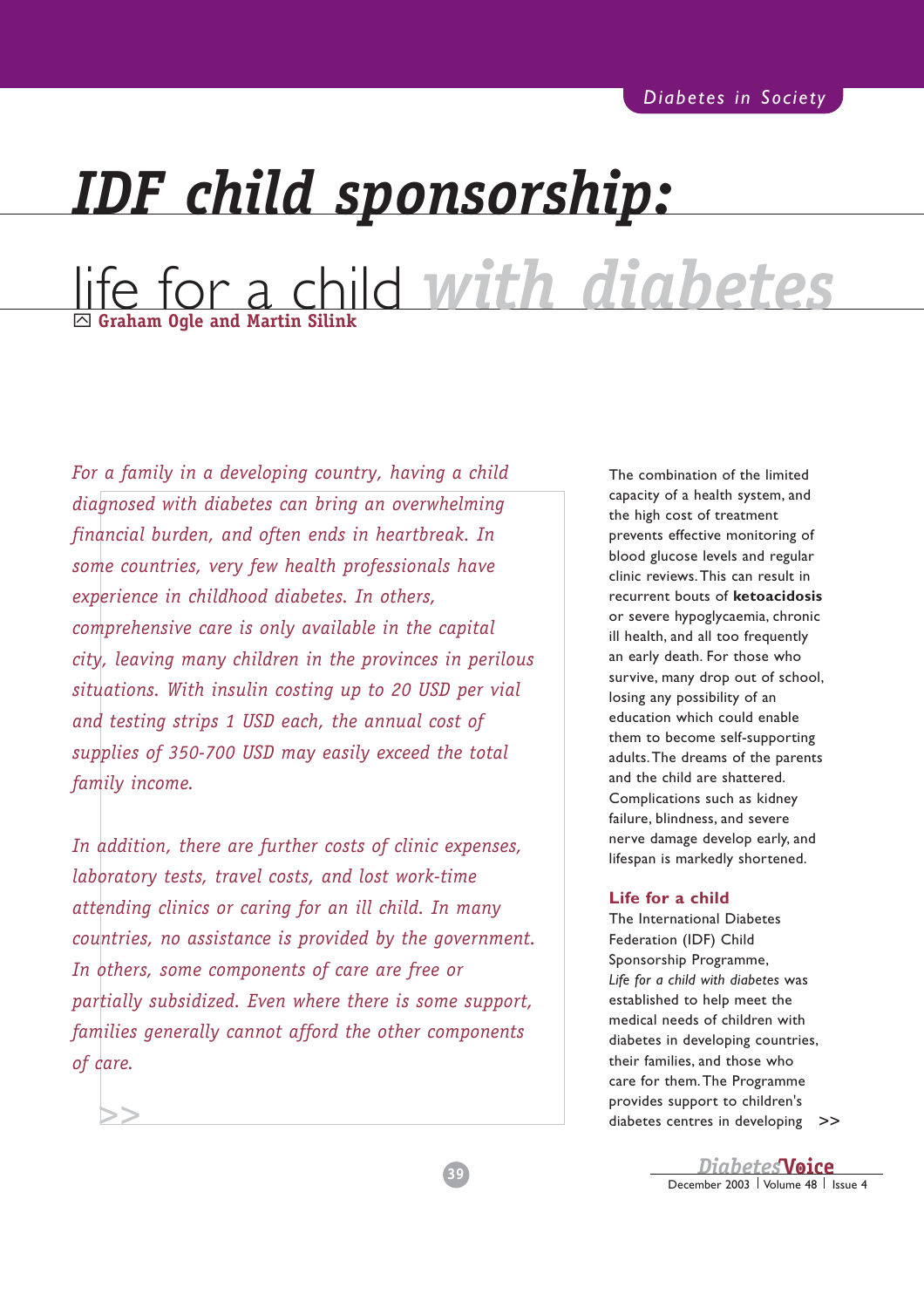## *Diabetes in Society*

countries, so that best practice care for that country can be provided to children from even the poorest situations. Financial trails and health outcomes are carefully monitored. Individual sponsors in Australia, the Netherlands, New Zealand and other countries contribute 1 USD per day. Diabetes Australia – New South Wales provides invaluable assistance with infrastructure and fund raising.Various industry partners (including Novo Nordisk, Eli Lilly, Aventis, Bayer and Becton-Dickinson) have donated generously towards the set-up costs of the Programme.

> Life for a child<br>aims to meet the<br>needs of children<br>with diabetes in<br>developing<br>countries. *Life for a child*  aims to meet the needs of children with diabetes in developing countries.

In 2001, the Programme was successfully piloted in three countries in the Western Pacific Region: the Philippines, Papua New Guinea, and Fiji. In 2002-3, we

expanded to assist diabetes centres in five other countries: India, Romania,Azerbaijan, Bolivia, and Serbia and Montenegro.

All children with diabetes in three countries (Fiji, Bolivia, and Papua New Guinea) are benefitting from the Programme. In three others, the Programme supports children at the diabetes centre(s) in the capital city, and in the city of Podgorica, Montenegro. In India and Romania, the Programme assists provincial centres of excellence – in the cities of Nagpur and Timisoara respectively.

# **Support for the Programme**

Support varies from country to country, depending on the level of services, and the government and clinic support available. In the Philippines, India and Bolivia, the Programme provides funds for insulin, syringes and needles, blood glucose monitoring, and laboratory tests. Diabetes education is also supported in Bolivia. In Papua New Guinea, insulin is provided by the

government.The Programme is therefore able to assist with home blood glucose monitoring,  $HbA_{1c}$ , and travel expenses to clinic reviews. In Fiji, we provide glucometers and syringes, and education for nurses. In Azerbaijan, the Programme has permitted the Diabetes Centre in Baku to implement blood glucose monitoring for all of the 54 children in its care. In Romania, the funds allow extension of blood glucose monitoring to children in out-lying areas. In Montenegro, the Programme is able to ensure that children aged 15-18 years can continue with blood glucose monitoring.

# **Achievements around the world**

The Programme has been able to assist the dedicated physicians in each country to complement and expand services, and build capacity. In Fiji, the achievements of the Programme include the establishment of:

 education programmes for nurses, junior hospital staff, and general practitioners



© focus

Diabetes Voice December 2003 | Volume 48 | Issue 4 **Ketoacidosis** is caused by a lack of insulin in the blood. It requires emergency treatment. Ketoacidosis may occur through illness (when insulin needs are high) or lack of insulin injections. The body starts using excessive amounts of stored fat for energy, and acids (ketones) build up in the blood. The symptoms include nausea, vomiting, and excess urination. This can lead to the loss of body fluids, stomach pains, and hyperventilation. If the person is not given replacement fluids, insulin, and salts right away, ketoacidosis can lead to coma and even death.

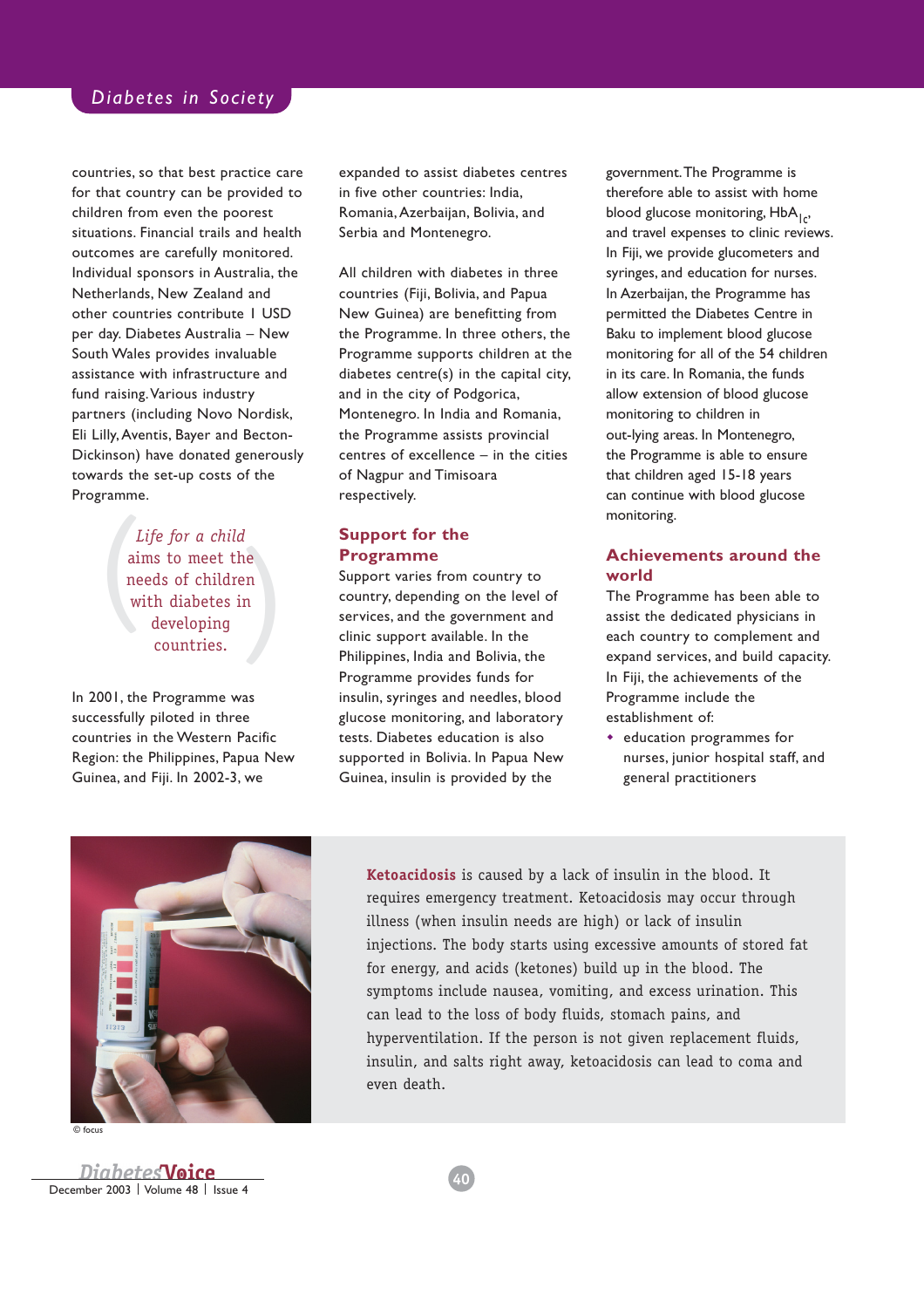# *Diabetes in Society*

- the first paediatric diabetes clinic and diabetes camp in the country
- social work services for children with diabetes and their families
- a national diabetes register.

Health-outcome reviews led to the discovery that not all the children in Fiji with the condition had Type 1 diabetes, as was previously thought.Type 2 diabetes is appearing in older children in Fiji.This is a very important finding: it is likely that a number of other children and adolescents in the community have Type 2 diabetes but are undiagnosed.

The Programme<br>offers support to<br>all members of<br>diabetes care<br>teams. The Programme offers support to all members of diabetes care teams.

The implementation of routine home blood glucose monitoring in Azerbaijan will revolutionize diabetes care for children. In India and the Philippines, quality care has been extended to children who live up to 200 km from the clinic. In Serbia and Montenegro, the Programme includes support for refugees from Bosnia.

The impact of the Programme has increased through networking with other organizations. IDF Consultative Sections and various Member Associations have advised and assisted the Programme.The international non-government organization HOPE *worldwide* assists with the development of



financial and management procedures, and the implementation of the Programme in the three pilot countries.

#### **Partners**

The donor base has widened considerably since its inception. The Sponsorship Programme has contributed to a marvellous initiative of the Rotary Club in Tallahassee, USA and its Rotary District in Florida. Funds raised to help in Bolivia were submitted to the Rotary Foundation for matching grants, thereby raising a considerable sum for children with Type 1 diabetes in Bolivia.

Harold (injecting himself with insulin) is one of the children who has benefitted from the Programme.

Employees of Eli Lilly have recently contributed to the Programme, which will allow extra support for diabetes care in India and extension of support to three African countries. At the 18th IDF World Congress in Paris in August 2003, a new partnership was announced between the Programme, Rotary International, and Eli Lilly. Eli Lilly will match moneys raised by Rotary clubs to a total of 180 000 USD over 3 years. >>

**11** Diabetes **Voice**<br>December 2003 | Volume 48 | Issue 4